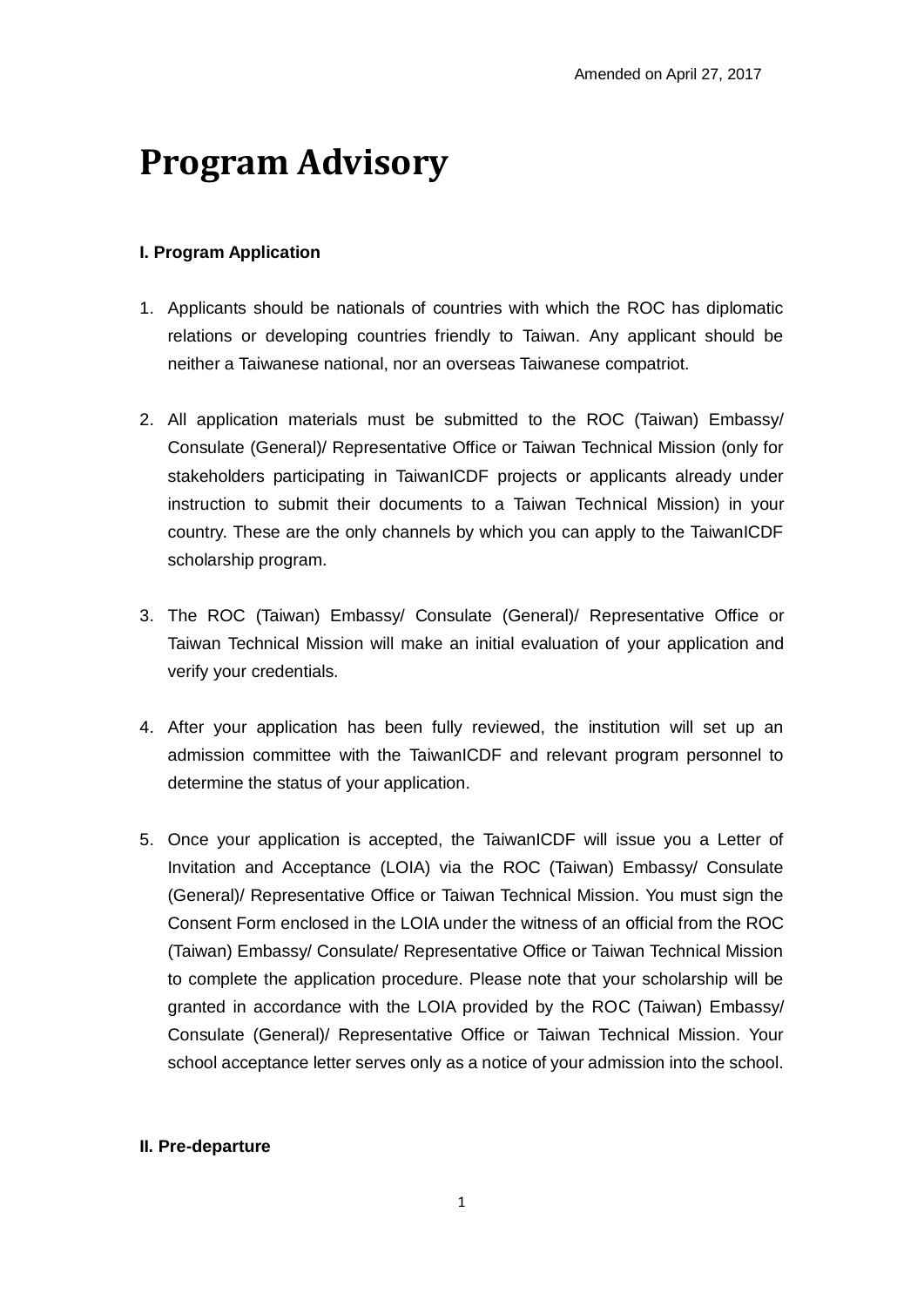1. Confirmation of Your Participation in the Program:

Please fax your signed LOIA to the TaiwanICDF from the ROC (Taiwan)Embassy/ Consulate (General)/ Representative Office or Taiwan Technical Mission in your country.

2. Passport:

Please ensure that you have a valid passport (good for at least 24 months before its expiry date) or equivalent travel document. You or your employer should bear any expense incurred for this purpose.

3. Visa Application:

You must present your LOIA when applying for a Taiwanese visa. When you receive your visa, check to make sure that it is the appropriate one and covers the entire duration of the program in Taiwan. Please note that any visa fees (including for any visas required for travel through other countries) will be borne by you or your employer.

4. Airfare:

The TaiwanICDF will arrange and pay for an economy class ticket for the most-direct flight to Taiwan. The ROC (Taiwan) Embassy/ Consulate (General)/ Representative Office or Taiwan Technical Mission will inform you of your confirmed flight schedule and give you your ticket. Please keep in touch with this office for further help and advice. Please submit your boarding passes to the program manager at your institute when you arrive in Taiwan.

\* No stopover fee available.

5. Cancellation:

If you have to cancel your participation, please inform the ROC (Taiwan)Embassy/ Consulate (General)/ Representative Office or Taiwan Technical Mission as soon as possible.

#### **III. Arrival at Taiwan's International Airport**

1. Your arrival date and airport should be arranged by the TaiwanICDF (the arrival date will be in the early September). If your arrival is unduly delayed, the TaiwanICDF reserves the right to cancel your participation and flight.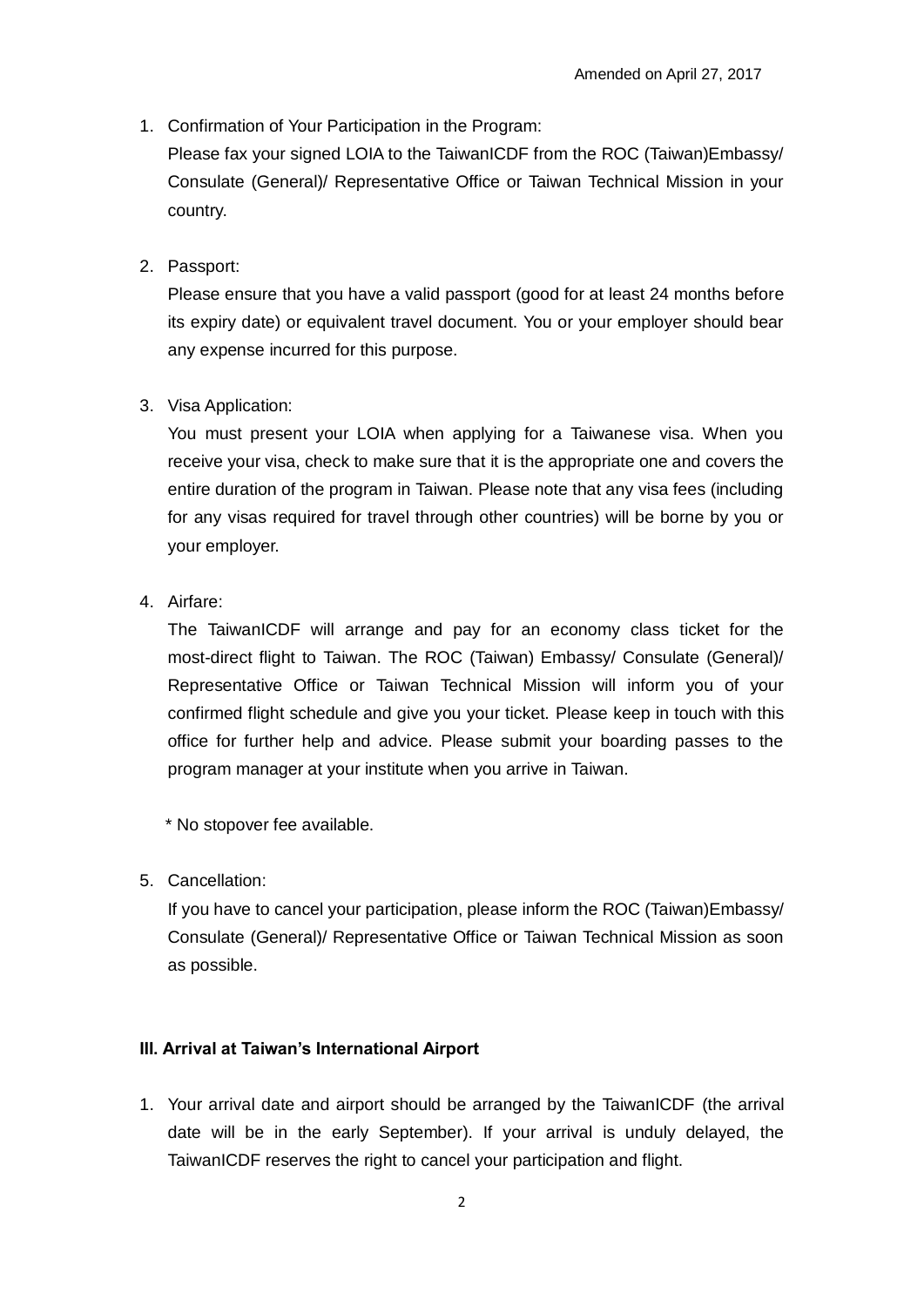2. Upon arrival at Taiwan's International Airport, the representative of TaiwanICDF will take you to your accommodation.

## **IV. Program Period**

- 1. Orientation:
	- a) The TaiwanICDF will arrange an orientation. The purpose of this orientation is to introduce the regulations of the scholarship and Taiwanese customs and culture. Costs will be covered by the TaiwanICDF.
	- b) Regardless of your arrival date, you will receive the full amount of the first month's allowance after your arrival, to help cover your settlement expenses. \*Please note: There is no separate relocation allowance.
- 2. Temporary Leave:
	- a) Your director or program manager should be informed of any travel plans (date, period, location(s), reasons for travel, etc.) during summer or winter vacation. For any travel taking place during a semester, your director or advisor should be informed of and approve your travel plans (date, period, location(s), reasons for travel, etc.), otherwise your living allowance will be suspended according to the number of days you are absent.
	- b) If your temporary leave (outside of Taiwan) exceeds a period of two consecutive months during a semester, you will not receive any monthly allowance for the time spent outside of Taiwan.
- 3. Health Insurance:
	- a) When you arrive in Taiwan, the TaiwanICDF will cover both your medical insurance (up to a premium of NT\$30,000; \*life insurance not included) and accidental insurance (up to a premium of NT\$2,000,000). To check details of the coverage, please consult your university and make reference to the contract signed by your university and the insurance company.
	- b) Starting from the seventh month of your stay in Taiwan, the TaiwanICDF will fund your enrollment in Taiwan's National Health Insurance Scheme. To see the scope of payments for the scheme, please refer to the following website:

[http://www.nhi.gov.tw/English/webdata/webdata.aspx?menu=11&menu\\_id=593&WD\\_](http://www.nhi.gov.tw/English/webdata/webdata.aspx?menu=11&menu_id=593&WD_ID=593&webdata_id=3148) [ID=593&webdata\\_id=3148](http://www.nhi.gov.tw/English/webdata/webdata.aspx?menu=11&menu_id=593&WD_ID=593&webdata_id=3148)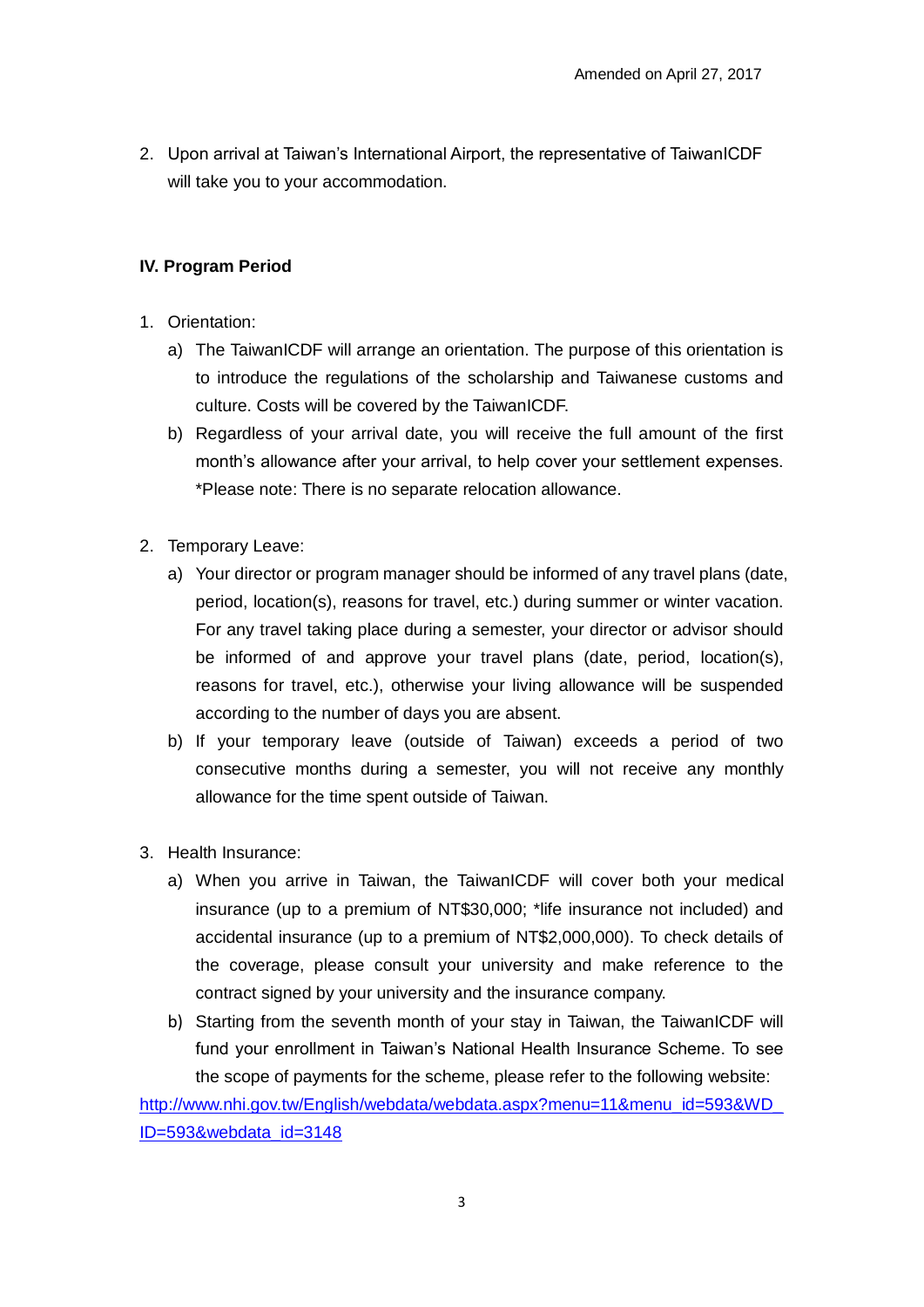4. Motor Vehicle:

A small number of motor vehicle accidents involving TaiwanICDF students have occurred in recent years. These accidents have hospitalized students and, in some cases, resulted in criminal charges being brought against them. In order to avoid serious accident and legal difficulties, you are requested to:

- a) Hold a valid driver's license;
- b) Hold a valid vehicle registration certificate;
- c) Follow all traffic regulations (e.g. wear helmet);
- d) Hold valid accident insurance, including for third party liability.

For further information about vehicular regulations, please refer to the following website:

<http://www.thb.gov.tw/sites/en/> <http://english.dot.gov.taipei/> <http://www.immigration.gov.tw/mp.asp?mp=2> <https://www.mvdis.gov.tw/m3-emv-eng/>

5. Monitoring Meeting:

The purpose of the monitoring meeting between the TaiwanICDF staff and your director is to understand the progress of your current studies and daily life at the end of each semester. If you have any questions about the scholarship, you may also discuss these with TaiwanICDF staff after the meeting.

6. Document Authentication:

Please contact the ROC (Taiwan) Embassy/ Consulate (General)/ Representative Office in your country requesting documents to determine whether or not your documents need to be authenticated by the Bureau of Consular Affairs (BOCA), Taiwan. Requirements for authentication are as follows:

- a) Applicants must present original documents certified by a public notary;
- b) Applicants or their agents are required to provide BOCA with a supplementary copy of each document for its records;
- c) Applicants or their agents are required to present original identification papers.

For further information, please refer to the following website: <http://www.boca.gov.tw/mp?mp=2>

## **V. Departure**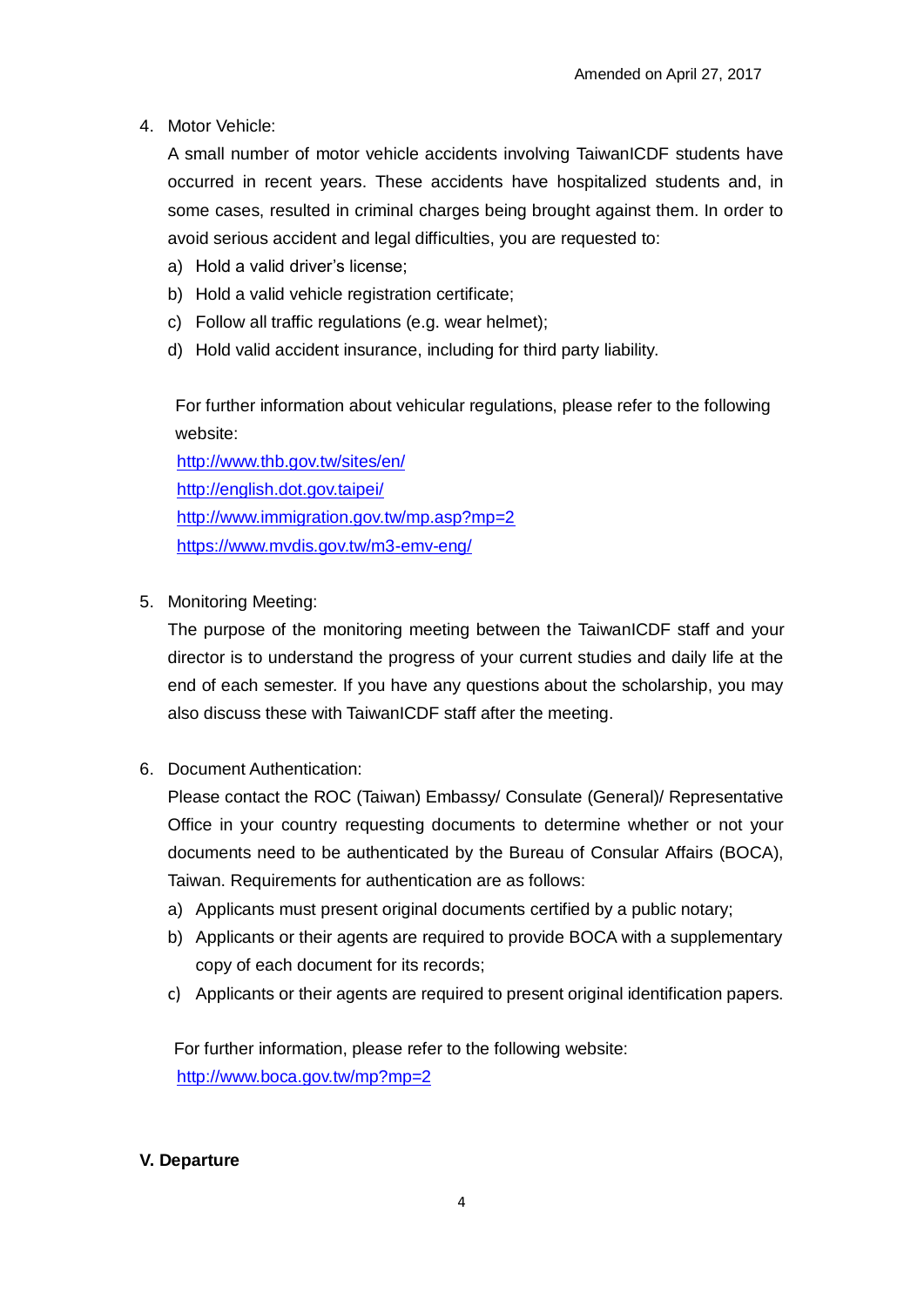- 1. Within the given award period, upon confirming your completion of leave procedures and submission of the abridged theses for SCI, EI, A&HCI, SSCI, TSSCI journals or the Journal of International Cooperation (JIC) (\*not applicable to undergraduate students).
- 2. For scholarship recipients who successfully graduated before the end of August of the final year of the given award period:
	- a) The TaiwanICDF will provide you with one economy-class, single-trip plane ticket for the most direct flight back to your home country following your graduation.<sup>1</sup>
	- b) For a period of continuous work or internship in Taiwan following your graduation, the valid time period of using the aforementioned plane ticket will be within your given award period and up to one year after your given award period (no later than August 31 of the following year).
- 3. Please note that any visa fees (including for any visas required for travel through other countries) will be borne by you or your employer.
- 4. If your final departure date falls on or before the 15th day of the month, you will receive half the allowance for that month.

# **TaiwanICDF Alumni Society**

The end of the program is the beginning of a new phase for you. After returning to your country, it is the TaiwanICDF's hope that you will:

1. Keep in touch with us and remain in contact with the ROC (Taiwan) Embassy/ Consulate (General)/ Representative Office or Taiwan Technical Mission and your school;

 $\overline{a}$  $1$  For Ph.D. program students: For a period of continuous, non-interrupted study, if the completion of a degree program exceeds the given award period (four years) but falls within six years, the TaiwanICDF will still offer the successful graduate a return flight ticket.